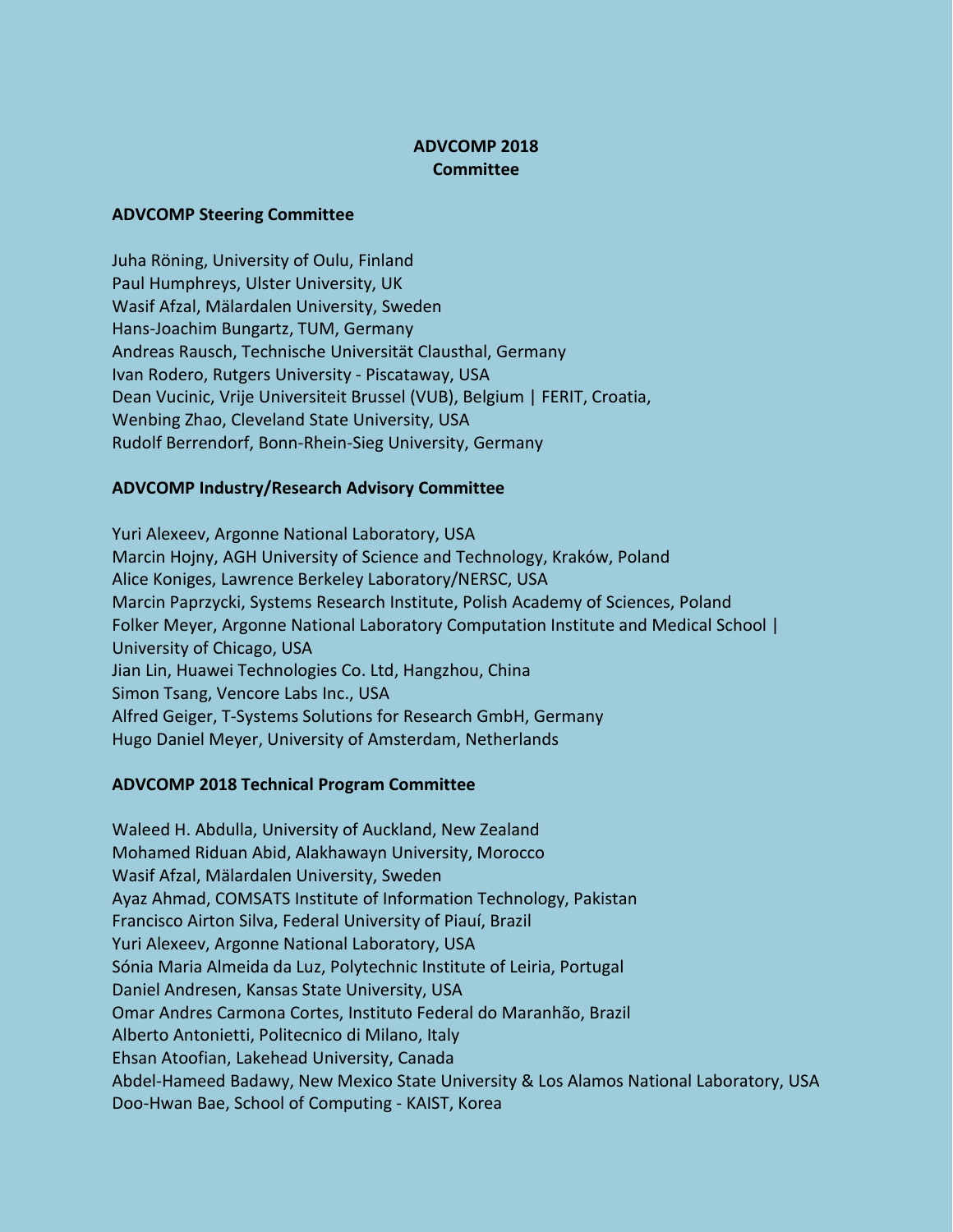Jorge Barbosa, Universidade do Porto, Portugal Carlos Becker Westphall, University of Santa Catarina, Brazil R. Ben Djemaa, Institut Supérieur d'Informatique et des Techniques de Communication, Tunisia Rudolf Berrendorf, Bonn-Rhein-Sieg University, Germany Md Zakirul Alam Bhuiyan, Fordham University, USA Tekin Bicer, Argonne National Laboratory, USA Muhammad Naufal Bin Mansor, University Malaysia Perlis, Malaysia Kai Bu, Zhejiang University, China Pedro H. Bugatti, Federal University of Technology - Paraná (UTFPR), Brazil Hans-Joachim Bungartz, TUM, Germany Maxwell Cai, Leiden University, Netherlands Xiao-Chuan Cai, University of Colorado Boulder, USA Laura Carrington, PMaC Labs - SDSC/UCSD / EP Analytic Inc., USA Mete Celik, Erciyes University, Turkey Hsi-Ya Chang, National Center for High-performance Computing, Taiwan Huangke Chen. National University of Defense Technology, China Liang Chen, University of West London, UK Christian Contarino, University of Trento, Italy Juan Manuel Corchado Rodríguez, University of Salamanca, Spain Andrews Cordolino Sobral, University of La Rochelle, France Gianpiero Costantino, IIT - CNR, Italy Subhro Das, IBM T.J. Watson Research Center, New York, USA Marisa da Silva Maximiano, Polytechnic of Leiria, Portugal Marcelo de Paiva Guimarães, Federal University of São Paulo, Brazil Vassilios V. Dimakopoulos, University of Ioannina, Greece Mohammed Nabil El Korso, Paris X University, France Maha Elarbi, University of Tunis (ISG-Campus), Tunisia Mahdi Esfahanian, Florida Atlantic University, USA Javier Fabra, Universidad de Zaragoza, Spain Tiziano Fagni, Institute of Informatics and Telematics (IIT) - CNR, Pisa, Italy Ali Farhadi, University of Memphis, USA Akemi Galvez Tomida, University of Cantabria, Spain Marc Gamell, Intel Corporation, USA Félix J. García Clemente, University of Murcia, Spain Leonardo Garrido, Tecnológico de Monterrey, Mexico Filippo Gaudenzi, Università degli Studi di Milano, Italy Alfred Geiger, T-Systems Solutions for Research GmbH, Germany Mahsa Ghasemi, The University of Texas at Austin, USA J. Paul Gibson, Telecom Sud Paris, France Jing Gong, KTH Royal Institute of Technology, Sweden Teofilo Gonzalez, University of California Santa Barbara, USA Bernard Grabot, LGP-ENIT, France Jerzy Grzymala-Busse, University of Kansas, USA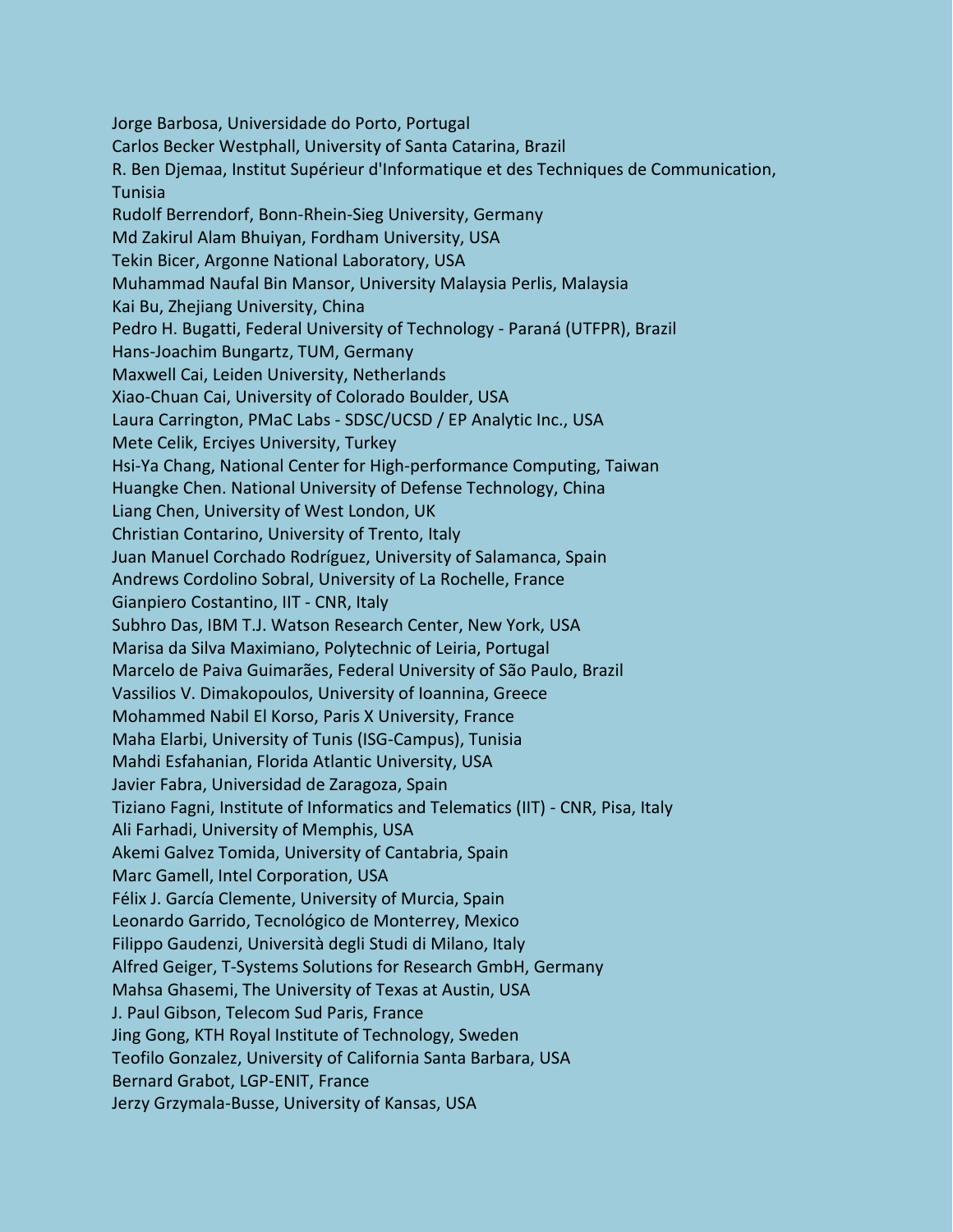Jagadeesh Gunda, University of Edinburgh, UK Yanfei Guo, MCS Division | ANL, USA Maki Habib, American University in Cairo, Egypt Shaza Hanif, Higher Colleges of Technology, Sharjah, United Arab Emirates Abolfazl Hashemi, University of Texas at Austin, USA Houcine Hassan, Universidad Politécnica de Valencia, Spain Mohd Helmy Abd Wahab, Universiti Tun Hussein Onn Malaysia, Malaysia Marcin Hojny, AGH University of Science and Technology, Kraków, Poland Wladyslaw Homenda, Warsaw University of Technology, Poland Tzung-Pei Hong, National University of Kaohsiung, Taiwan Michael Hübner, Ruhr-University of Bochum, Germany Paul Humphreys, Ulster University, UK Andres Iglesias, University of Cantabria, Spain / Toho University, Japan Hiroshi Ishikawa, Tokyo Metropolitan University, Japan Mohamed Ismail, University of Regina, Canada Koteswar Rao Jerripothula, Nanyang Technological University, Singapore Yiming Ji, University of South Carolina Beaufort, USA Eugene John, The University of Texas at San Antonio, USA Kyungtae Kang, Hanyang University, Korea Attila Kertesz, University of Szeged, Hungary Jie Kong, Xi'an Shiyou University, China Alice Koniges, Lawrence Berkeley Laboratory/NERSC, USA Harald Köstler, Friedrich-Alexander University Erlangen-Nürnberg, Germany Leszek Koszalka, Wroclaw University of Science and Technology, Poland Pan Lai, Nanyang Technological University, Singapore Seyong Lee, Oak Ridge National Laboratory, USA Maurizio Leotta, University of Genova, Italy Clement Leung, Hong Kong Baptist University - United International College, Hong Kong Yiu-Wing Leung, Hong Kong Baptist University, Kowloon Tong, Hong Kong Jiajia Li, Georgia Institute of Technology, USA Jian Li, University of Massachusetts Amherst, USA Yiheng Liang, Bridgewater State University, USA Jian Lin, Huawei Technologies Co. Ltd, Hangzhou, China Chin-Jung Liu, Michigan State University, USA Xiaoyi Lu, The Ohio State University, USA Glenn Luecke, Iowa State University, USA Emilio Luque, University Autonoma of Barcelona (UAB), Spain Stephane Maag, Telecom SudParis, France Elbert E. N. Macau, Instituto Nacional de Pesquisas Espaciais – INPE, Brazil Frederic Magoules, CentraleSupelec | Universite Paris-Saclay, France Parikshit Maini, IIIT-Delhi, India Shikharesh Majumdar, Carleton University, Canada Laci Mary Manhães, Public University of Navarre, Spain Claudia Marcos, ISISTAN Research Institute | UNICEN University, Argentina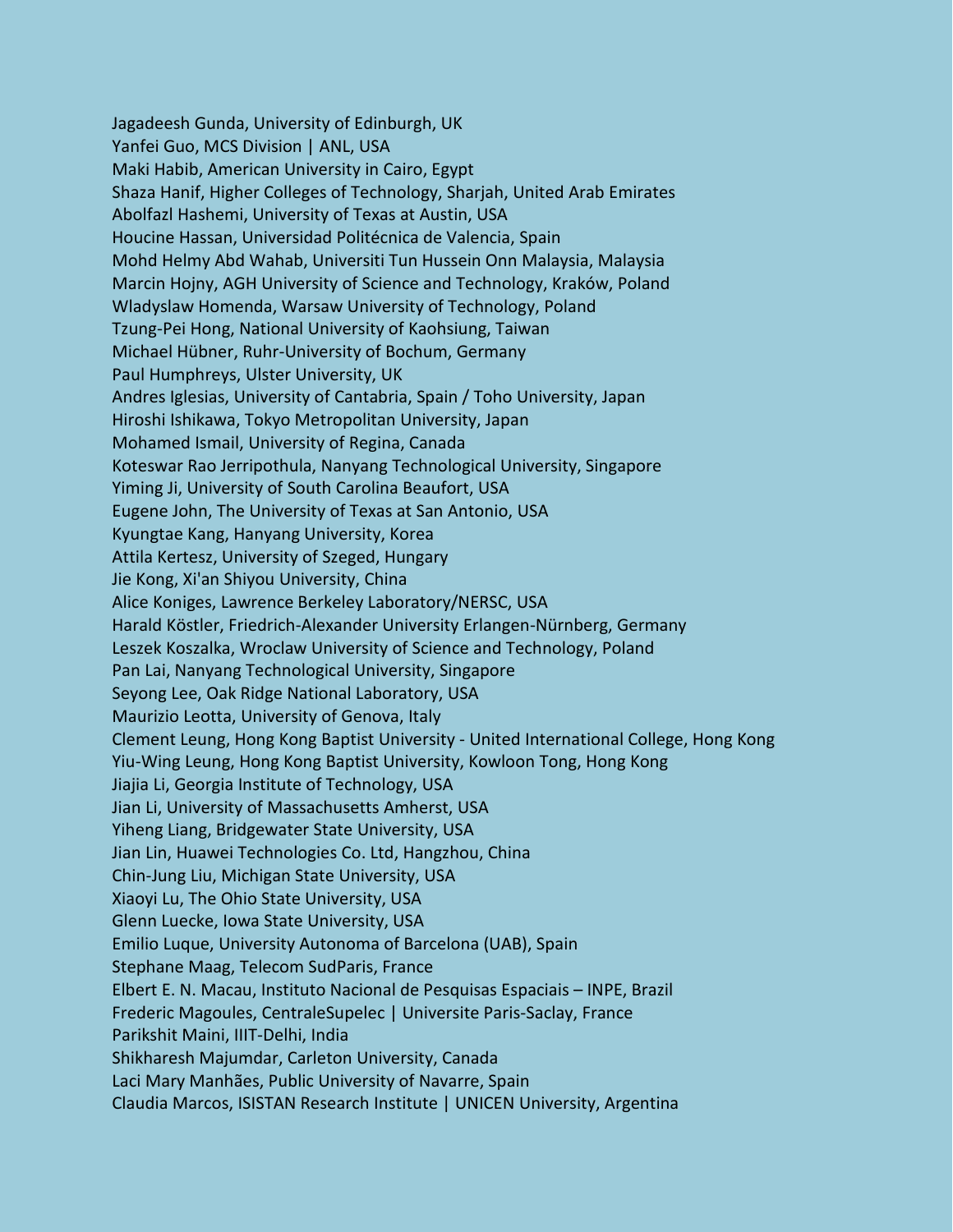Marcin Markowski, Wroclaw University of Science and Technology, Poland Alessandro Margara, Politecnico di Milano, Italy Cleyton Mário de Oliveira Rodrigues, University of Pernambuco, Brazil Piyush Mehrotra, NASA Ames Research Center, USA Gabriele Mencagli, University of Pisa, Italy Folker Meyer, Argonne National Laboratory Computation Institute and Medical School | University of Chicago, USA Hugo Daniel Meyer, University of Amsterdam, Netherlands Mariofanna Milanova, University of Arkansas at Little Rock, USA Subrata Mitra, Adobe Research, India Ilya Moiseenko, Cisco Systems, USA Sébastien Monnet, University Savoie Mont Blanc, France Vadim Mottl, Computing Center of the Russian Academy of Sciences / Moscow Institute of Physics and Technology, Russia Laurent Nana, Université de Bretagne Occidentale, France Elena Maria Navarro Martinez, Universidad de Castilla-La Mancha, Spain Sarah Odofin, Northumbria University, UK Joanna Isabelle Olszewska, University of West Scotland, UK Marcin Paprzycki, Systems Research Institute, Polish Academy of Sciences, Poland Prantosh Kumar Paul, Raiganj University, West Bengal, India Agostino Poggi, Università degli Studi di Parma, Italy Swaroop Pophale, Oak Ridge National Laboratory, USA Sumit Purohit, Pacific Northwest National Laboratory, USA Ahmad Rafi Qawasmeh, The Hashemite University, Jordan Andreas Rausch, Technische Universität Clausthal, Germany Diego P. Ruiz**,** University of Granada, Spain Kwangjin Park, Wonkwang University, South Korea Sonia Pérez Díaz, University of Alcala, Spain Radu-Emil Precup, Politehnica University of Timisoara, Romania Shuhui Qu, Center for Sustainable Development and Global Competitiveness -Stanford University, USA Vaibhav Rastogi, University of Wisconsin, USA Javed Razzaq, Bonn-Rhein-Sieg University of Applied Sciences, Germany Barbara Re, University of Camerino, Italy Carlos Reaño, Technical University of Valencia, Spain Michele Risi, University of Salerno, Italy Ivan Rodero, Rutgers University - Piscataway, USA Juha Röning, University of Oulu, Finland Swarup Roy, North-Eastern Hill University, India Julio Sahuquillo, Universitat Politecnica de Valencia, Spain Subhash Saini, NASA, USA Sebastiano Fabio Schifano, Universita' di Ferrara, Italy Erich Schweighofer, University of Vienna, Austria Wael Sellami, University of Monastir, Tunisia